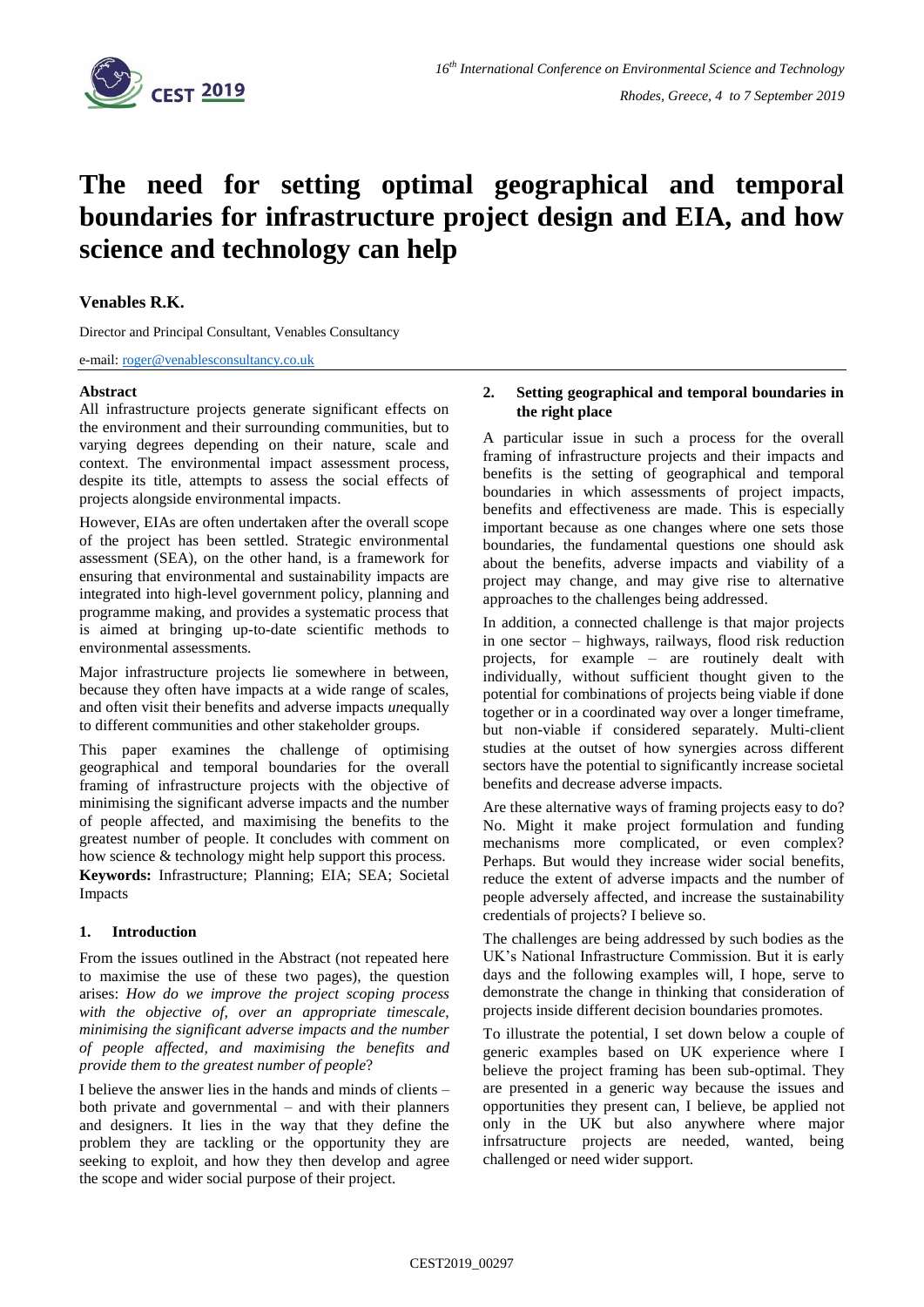## *2.1. New runway capacity scenario*

A densely populated region already has two major airports and three smaller ones, where the two major airports are both promoting the 'need' for more runway capacity. They have identified that 'need' from a range of drivers: rapidly rising air travel volumes; increased utilisation of runays to near full capacity; increased number and length of delays when operating conditions become sub-optimal, through bad weather, plane or system failures, or other issues.

The conventional wisdom says "we need more runway capacity" but sometimes it seems that the scope  $-$  a new runway – is decided first and the selected 'evidence' chosen to support that scope. If one draws the decision boundary tightly around the airport, it may be clear and even obvious that the project is commercially beneficial to the airport operator over a chosen design life, but the impacts and benefits to the local communities or region, and how they will change over time, may be obscure.

If one draws the decision boundary around the region, the question of justifying the apparent need remains but the main question changes from 'Should we build a new runway at Airport X?', to 'Which is the best airport at which to add the extra capacity?'.

If one draws the decision boundary around the nation state, the question of justifying the apparent need may also remain but not only is the 'Where's the best place question' opened up to more possible sites, but it may also prompt the question 'Is building this new airport capacity for  $\epsilon$ XXX billion the best way to invest that  $\epsilon$ XXX billion to improve overall transport infrastructure in the nation, especially in the light of predicted climate change effects?'.

Alongside the challenges posed by setting the decision boundary, the root cause of the apparent 'need' for more capacity may be obscured. In one case I know, the reason identified for new runway capacity was the 'hub airport problem': to enable more small planes to bring people to the hub to fill long-haul routes that could not be filled with regional pasengers alone. But seemingly little effort was expended in considering the potential for new railways combined with through-ticketing and through-handling of baggage to bring those extra passengers in by rail. a solution that would have had much wider benefits to society over time than more short haul aircraft journeys.

## *2.2. A new high-speed railway network scenario*

Despite my comments about rail being under-considered as a means to bring short-haul passengers to hub airports, new high-speed rail (at 300kph or even higher speeds) is being widely promoted at continental scales, not just national. But they can also be very unpopular in the communities between the widely-spaced new stations, who say they are having almost all of the adverse impacts visited on them for no gain. This is especially true when there is wide debate about  $-$  but no initial clarity on  $-$  whether the main motivation for the new network is increased capacity or increase speed, or a combination.

Drawing a decision boundary around the nation in which the network is to be placed seems to me to increase the desirability of a four-track, two-line-speed solution, with additional intermediate stations on the lower-speed lines and a lower top speed of, say, 225kph. The result? Benefits to outweigh the adverse impacts for the intermediate communities, much greater levels of new capacity as an asset for the nation, lower noise levels from and only modest reductions in journey times for the trains on the higher-speed tracks. And on costs, I have been told about a study that concluded that the track costs might also be similar because of the reduced loads arising from the reduced top speed.

What's important here is that such considerations can be treated as a nuisance or delaying tactic that 'get in the way' of delivering the original high-speed railway idea, rather than being welcomed as an approach that could unlock substantial additional societal benefit whilst also reducing opposition from communities along the route.

## *2.3. Other factors*

Alongside this challenge of setting the decision boundary in the most appropriate place and time is the fragmented nature of the client base in many countries, coupled with planning systems that do not place responsibilities on those private owners to collaborate for the greatest benefits to the largest number of people. This is not a plea for all infrastructure to be owned by governments but for a commercial and regulatory regime that recognises that almost all major infrastructure is built to serve wider society, not just the narrow interests of the promoters, owners, designers and contractors who create it.

#### **3. Potential contribution of science and technology**

It seems to me that to effect the alternative approaches suggested here needs clients, national agencies and governments to be more innovative, more open-minded, and more prepared to work outside their normal mechanisms. But in doing so, they are likley to need or be able to exploit a wide range of science-based assessment techniques and techologies, including but not limited to:

- better environmental data on the impacts of infrstructure assets on the environment, and of the environment on those assets;
- social science studies of attitudes to the role of infrastructure in the lives of individuals and communities, and how their benefits and impacts are perceived;
- enhanced optioneering techniques and supporting technologies, for example, increased capability and sophistication in survey techniques, and simulation software for modelling, visualisation and evaluation of alternative project designs, all to enable project teams to explore options or show potential funders, neighbours and users an asset's likely performance.

#### **Selected Bibliography of related websites**

UK National Infrastructure Commission, [www.nic.org.uk/](http://www.nic.org.uk/)

Sustainability Assessment & Rating Systems for Infrastructure

- CEEQUAL in the UK[, www.ceequal.com](http://www.ceequal.com/)
- Envision in the USA[, https://sustainableinfrastructure.org/](https://sustainableinfrastructure.org/)
- Infrastructure Sustainability, Australia[, www.isca.org.au](http://www.isca.org.au/)

United Nations Office for Project Services, Infrastructure Services at [www.unops.org/expertise/infrastructure](http://www.unops.org/expertise/infrastructure)